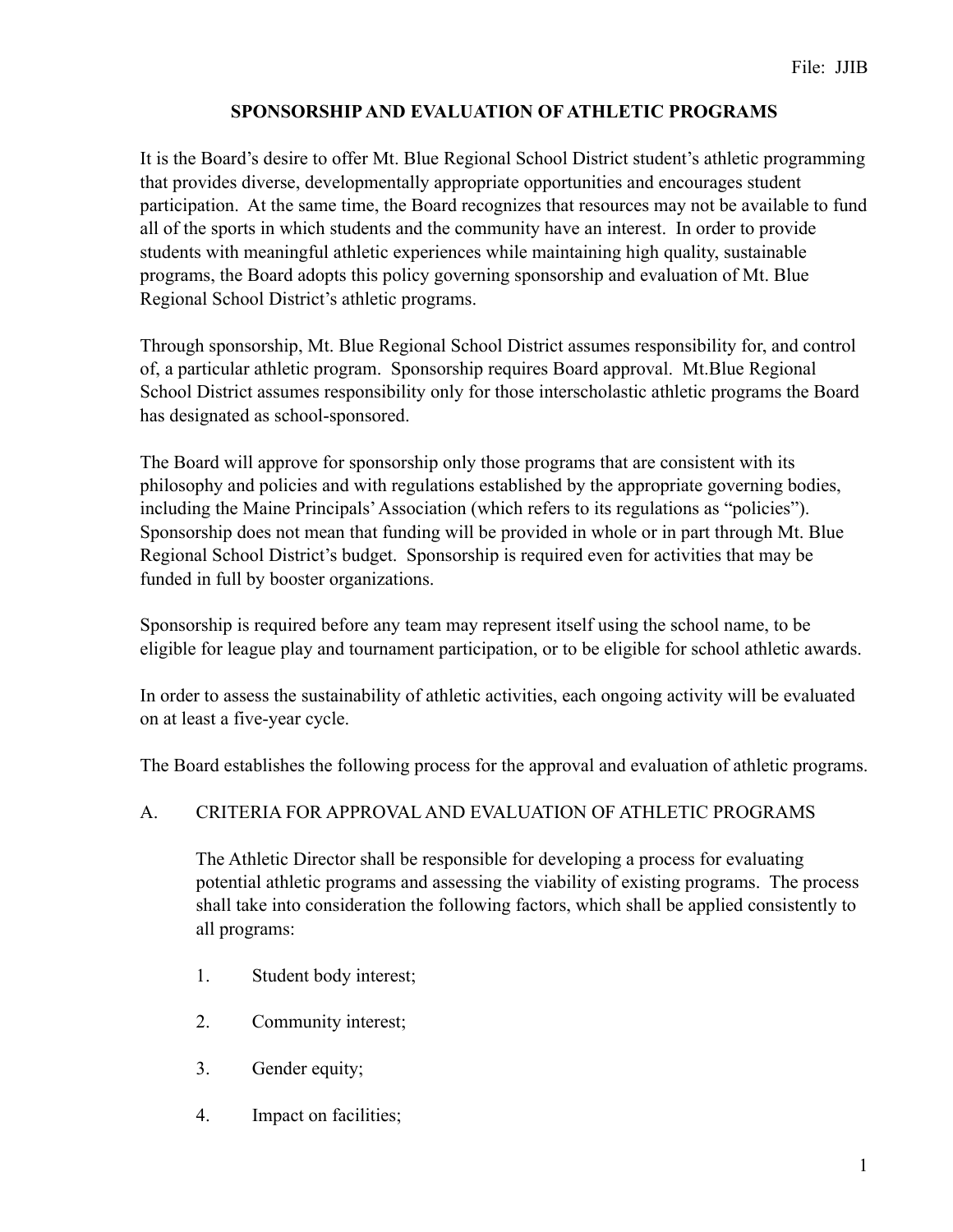- 5. Impact on existing programs;
- 6. Impact on administration and staff;
- 7. Expenses;
- 8. Availability of competition;
- 9. Potential to field competitive teams;
- 10. Alignment with Board philosophy and policies; and
- 11. Availability of funds, consideration of extraordinary costs (e.g., rental of facilities, transportation, specialized equipment), and other relevant data.

The process should include a scale for weighting and rating these criteria and for reporting a total score that may be used for comparison purposes.

#### B. APPROVAL OF NEW ATHLETIC PROGRAMS

Sponsorship of all new interscholastic athletic programs must be approved in advance. The Superintendent in consultation with the Athletic Director shall be responsible for making and supporting recommendations to the Board at least three months prior to the proposed starting date. Recommendations are to be made based on data from the evaluation process..

The Board may impose conditions that must be met for the program to be approved.

Following initial approval, new programs will be placed on a two-year probationary status.

Six months prior to the end of the probationary period, the Superintendent in consultation with the Athletic Director must submit a report to the Board including recommendations and support for continued Board approval. The Board may provide for continuing approval, deny approval, or extend the probationary status for one additional year. Probationary status shall not exceed three years.

## C. EVALUATION OF EXISTING OR ONGOING SCHOOL-SPONSORED ATHLETIC PROGRAMS

Every athletic program will be reviewed on a five-year cycle.

The purpose of evaluation is to ensure that all existing or previously approved programs continue to meet the standards and criteria established by the Board.